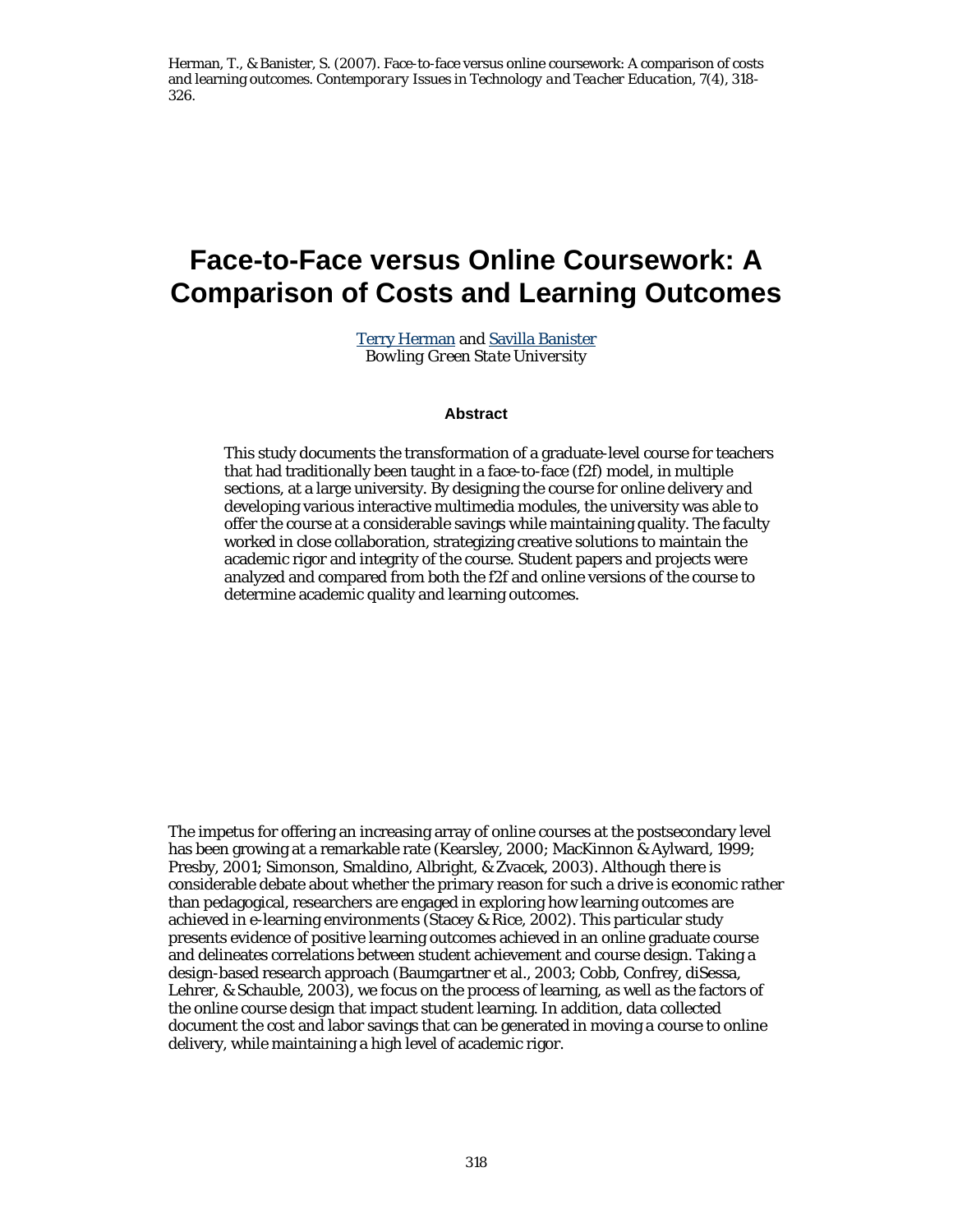This study explores pedagogical issues related to an online graduate course in curriculum theory and practice from the perspective of teacher and learner. Data collected and analyzed for this unique critique include scoring rubrics for projects and papers completed by students in both the f2f and online versions of the course; enrollment and cost analysis records for both delivery methods for the year 2004; archival records of course online chats; instructor virtual office hours; and student group discussion forums. Instructor and student reflective journals, conversational interviews, and midterm and final student course evaluations also inform the discussion.

The course, called The Curriculum, was traditionally offered throughout the year in 16 sections, both on and off campus at Bowling Green State University (BGSU), with a total enrollment of nearly 300 students. Because this course is required for all students seeking masters degrees in Curriculum and Teaching, Classroom Technology, and Administration and Supervision and is chosen as an elective by many graduate students in other disciplines, it was a high-enrollment course with the potential of being used throughout the state as a core course for teachers and school administrators continuing professional development. By redesigning the course for Web delivery and developing interactive, multimedia modules that could also be used in f2f instruction, this course could reach onand-off campus audiences more efficiently, reducing costs by decreasing the number of faculty needed to deliver the course while also increasing enrollment. The redesign moved the course to an online model while maintaining high academic quality, as evidenced by student performance.

This study documents the results of redesigning a graduate course for in-service teachers for Web delivery. The challenges encountered during the course redesign are explored and discussed in the following section. Research methodology, strategies employed for design engagement, student learning outcomes, summary of results, and conclusions follow, as well.

# **The Challenge of Redesign**

Attempting to relocate a high-demand, graduate-level course from a f2f mode of delivery to a completely online environment was riddled with complications. The purpose of this course, The Curriculum, was to provide an introduction to the foundational areas affecting the design and development of curriculum. These foundational areas include the history, social forces, philosophy, and psychology behind many of the curriculum practices and issues existing in schools today, as well as the nature of the curriculum development process. As a result, the course was designed to increase the learner's awareness of the field of curriculum and to introduce specific skills in design and development.

This course was in high demand. All Ohio K-12 teachers must earn a masters degree, and this course is required for BGSU's masters in education degrees. Because many offcampus cohorts were a part of these degree programs, faculty members were traveling 30 to 60 miles to teach this course, with enrollments of 15 or less, at times. By redesigning this course using the online model, the course could be offered for 30 students in a section, combining cohort students and on-campus students.

The online model still followed the academic calendar and was offered during the fall, spring, and summer sessions. Eventually, the course may move completely to the online model. This type of redesign would allow for fewer sections, fewer faculty members, and increased enrollments for the course, resulting in significant cost savings.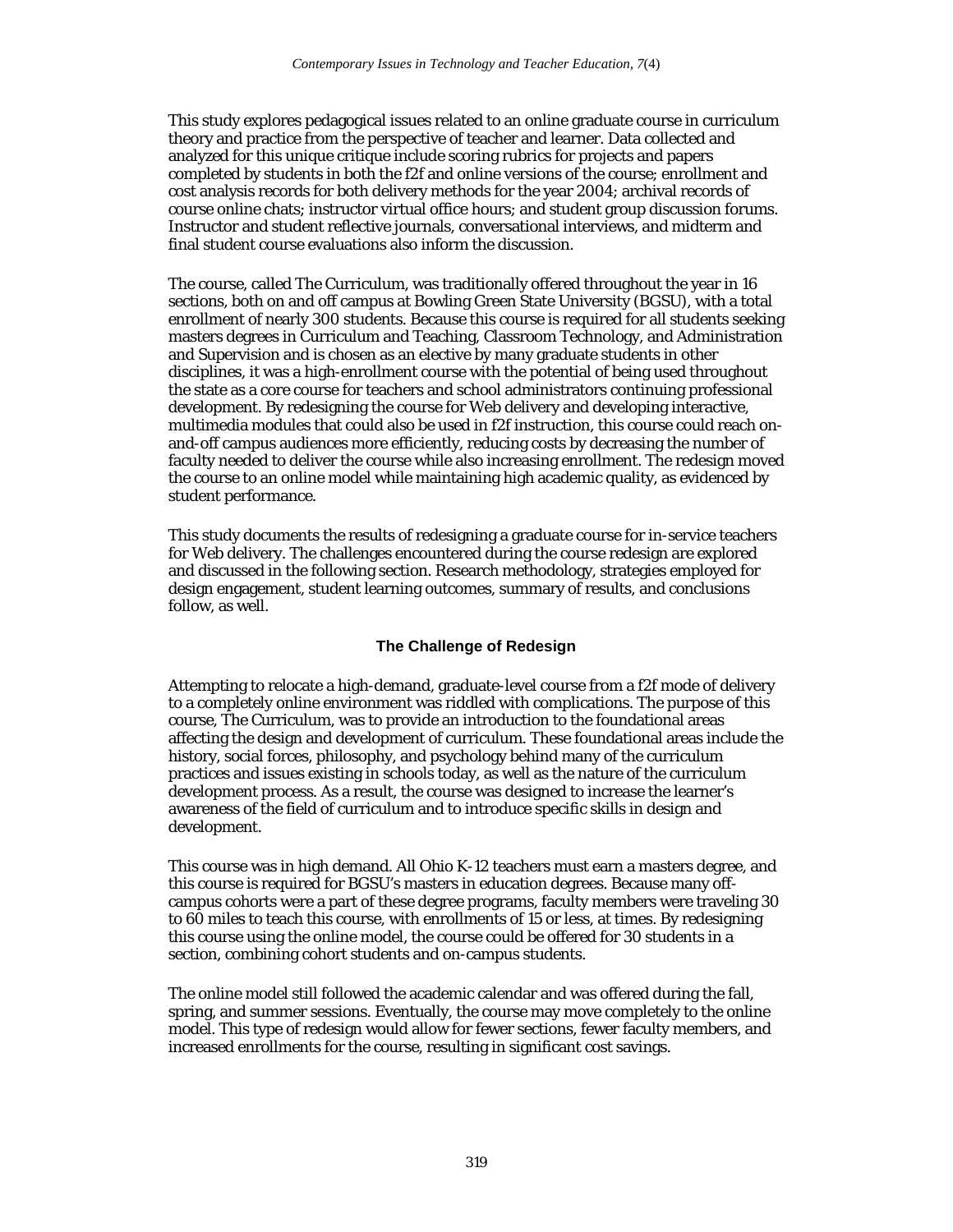In order to facilitate and defend this migration (from f2f delivery to completely online delivery), effort was concentrated in two areas. The first entailed placing emphasis on designing an online course that was engaging and interactive while documenting this development. The second focused on ensuring academic rigor and tracking student learning outcomes, in comparison with the f2f model.

# **Research Methodology**

This particular course was originally redesigned for Web delivery, supported by a grant from the National Center for Academic Transformation (NCAT; http://www.center.rpi.edu/). The focus of NCAT is to improve the quality of instruction in higher education, while demonstrating cost savings. NCAT instruments, including the Center for Academic Transformation Course Redesign Checklist (Appendix A - 35K PDF), were used in this course redesign to document these elements. Additional data sources supported the NCAT structure, but provided increased rich description of the student experience in an online learning environment and indications of student dispositions impacting their academic success. This article provides a foundation for subsequent manuscripts that will explore additional implications and conclusions drawn from this extensive data set summarized in Table 1.

# **Table 1**

#### *Data Set*

| <b>Data Source</b>                                                                      | <b>Analysis</b>                                    | Impact                                                                 |
|-----------------------------------------------------------------------------------------|----------------------------------------------------|------------------------------------------------------------------------|
| <b>Enrollment, Instructional costs</b>                                                  | NCAT cost-per-<br>student protocols                | Cost savings                                                           |
| <b>Student Course Assignments</b>                                                       | Common rubrics<br>for f2f and online<br>sections   | Learning Outcomes/Quality<br>of Course Design                          |
| Online Discussions (8-10 during<br>semester)                                            | <b>Thematic</b><br>Discourse analysis              | Learning Outcomes/Quality<br>of Course Design                          |
| Email Correspondence (400-700<br>messages per semester)                                 | <b>Thematic Analysis</b>                           | <b>Dispositions for Online</b><br>Learning/Quality of Course<br>Design |
| <b>Student Surveys (Likert-scale and</b><br>open-ended responses)Pre,<br>Midterm & Post | Descriptive<br>statistics and<br>thematic analysis | <b>Dispositions for Online</b><br>Learning/Quality of Course<br>Design |
| <b>Student Focus Group</b>                                                              | Thematic analysis                                  | <b>Dispositions for Online</b><br>Learning/Quality of Course<br>Design |
| <b>Student/Instructor Journals</b>                                                      | Thematic analysis                                  | <b>Dispositions for Online</b><br>Learning/Quality of Course<br>Design |

# **Design for Engagement**

The course described herein was a graduate course traditionally delivered in a seminar format. Students were expected to read course assignments carefully in preparation for class discussions each week and actively led class discussions based on course readings.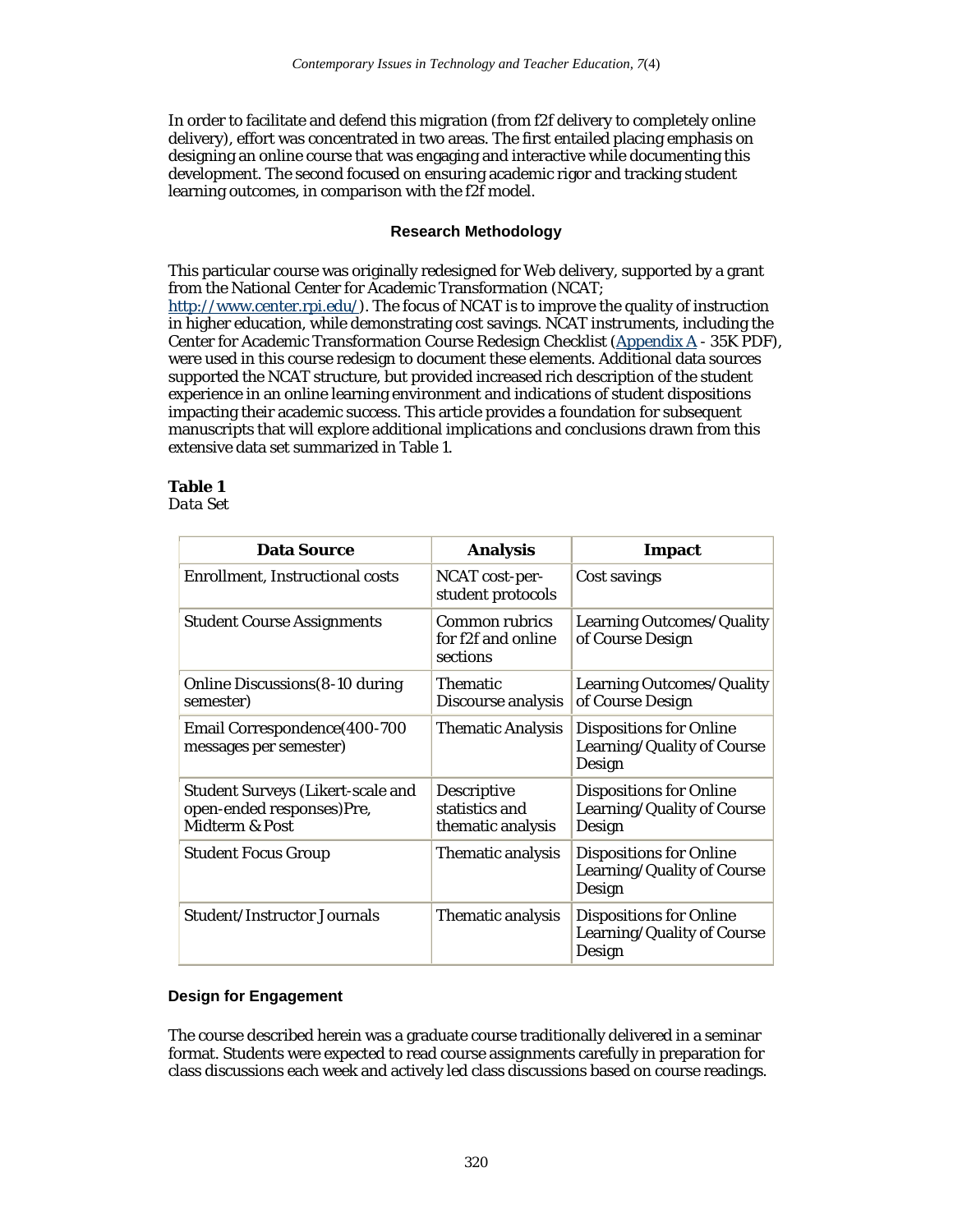In addition, students completed a major project for the course, culminating in either a written research paper on a curricular topic or developing their own set of curricular materials. Instructors in the course evaluated student progress based on student responses and engagement in the conversations around the history, social forces, psychology, and philosophy surrounding school curriculum. Students were expected to demonstrate a mastery of these issues in their culminating final project.

In order to continue this type of Socratic dialogue around course texts and rigorous exploration of the issues inherent in the course, the redesign was carefully crafted to evoke authentic student engagement with the material. Some of this engagement was accomplished through well-designed online discussion forums that posed provocative questions and divided students into small groups or teams, rotating leadership responsibilities. In these types of forums, the instructor "lurked" and rarely intervened directly in the forums, allowing students to grapple with the issues presented in an open exchange (see http://edhd.bgsu.edu/~sbanist/611/sampledisc.html for a sample post and rubric used to evaluate online discussions). Once a discussion was completed, the instructor posted a general response to all the forums, giving specific feedback to various groups, but not individuals. (Individual responses, when needed, were sent via e-mail, and not to the class as a whole.)

Although structuring these types of forums can effectively nurture student learning, additional online activities were also integrated to further stimulate interest and comprehension of the course material. To accomplish this, several interactive, multimedia modules were included in the course redesign. The course redesign team first researched existing software resources, online resources, and textbook supplementary materials to determine if such interactive, multimedia elements existed relating to the course content. It was argued that, whenever possible, pre-existing resources should be used in the redesign to save development costs. Some open-ended resources such as Seeing Reason, a concept mapping tool,

(http://www.intel.com/education/seeingreason/), or resource banks such as the Catalyst Ohio Resource bank (http://www.ohiorc.org/cor/) and Merlot (http://www.merlot.org/) were mined for possibilities, but yielded no usable elements. The decision was made to create specific interactive multimedia modules for the course.

The design team expected to develop additional interactive, multimedia modules for this course that were not currently available, and plans had been drafted early on. These modules provided students with mini-lectures in digital video and/or Flash-based audio/presentation-slide hybrid models. Activity modules were created that allowed students to manipulate and sort information related to curricular issues. For example, pictures, biographic data, and curricular philosophies of approximately 30 curricular theorists were housed in a Flash-based module (see Module 1). Prior to working with this module, students were to view a "Mini-Lecture" video explanation by a professor (see Video 1). Students were prompted to match the appropriate theorist with their curricular theory and received feedback on their responses. Students were able to use the module multiple times, until they were able to correctly identify all theorists. Instructors were also able to review the work of students to determine student mastery of this material.

Another module provided students with a virtual chat environment in which each member took on the identity of one of the previously studied curriculum theorists. The students then conducted a conversation to solve a selected problem based on their assumed identity. This virtual role play activity forced students to think more creatively about the theories they were studying and gave the instructor substantive evidence of misunderstandings or misinterpretations.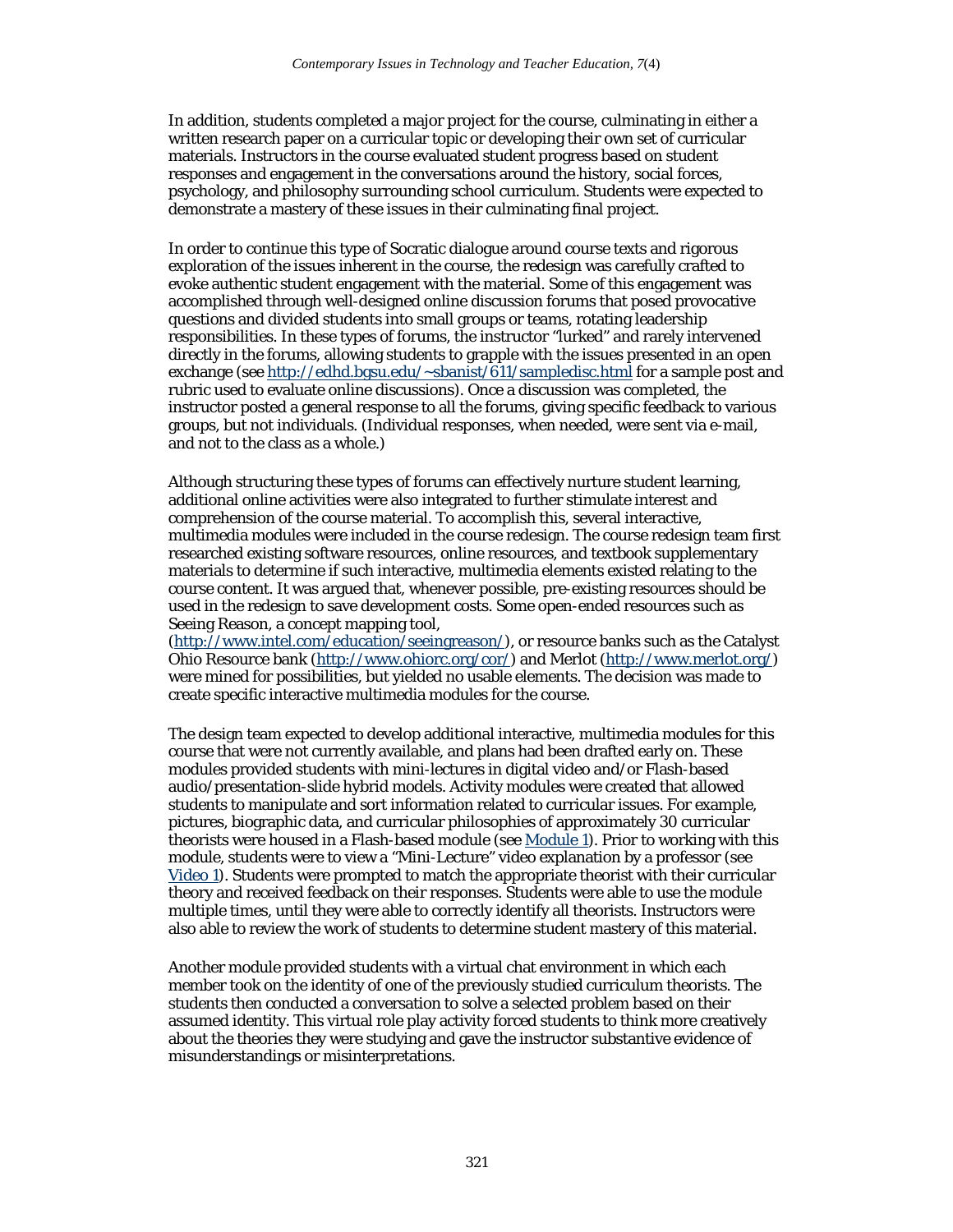

*(Click on image to view Module 1)*

Because of the interactive elements embedded in the course redesign, various learning styles were accommodated. The discussion forums provided opportunities for students to question and refine ideas and concepts presented in the course readings. Digital video mini-lectures and animated presentations, combining the instructor's voiceover explanations with presentation slides, allowed students to review course materials from the instructor's perspective in a format similar to a f2f lecture environment. The various interactive, multimedia activities embedded in the redesign online model of the course gave students immediate feedback on their responses and time to repeat and revisit the modules as often as they liked. This type of learner control encouraged individualized progress as the course proceeded.



*(Click on image to view Movie 1)*

Online delivery of the course was facilitated through Blackboard, BGSU's course management system. Most students were already quite familiar with this interface, and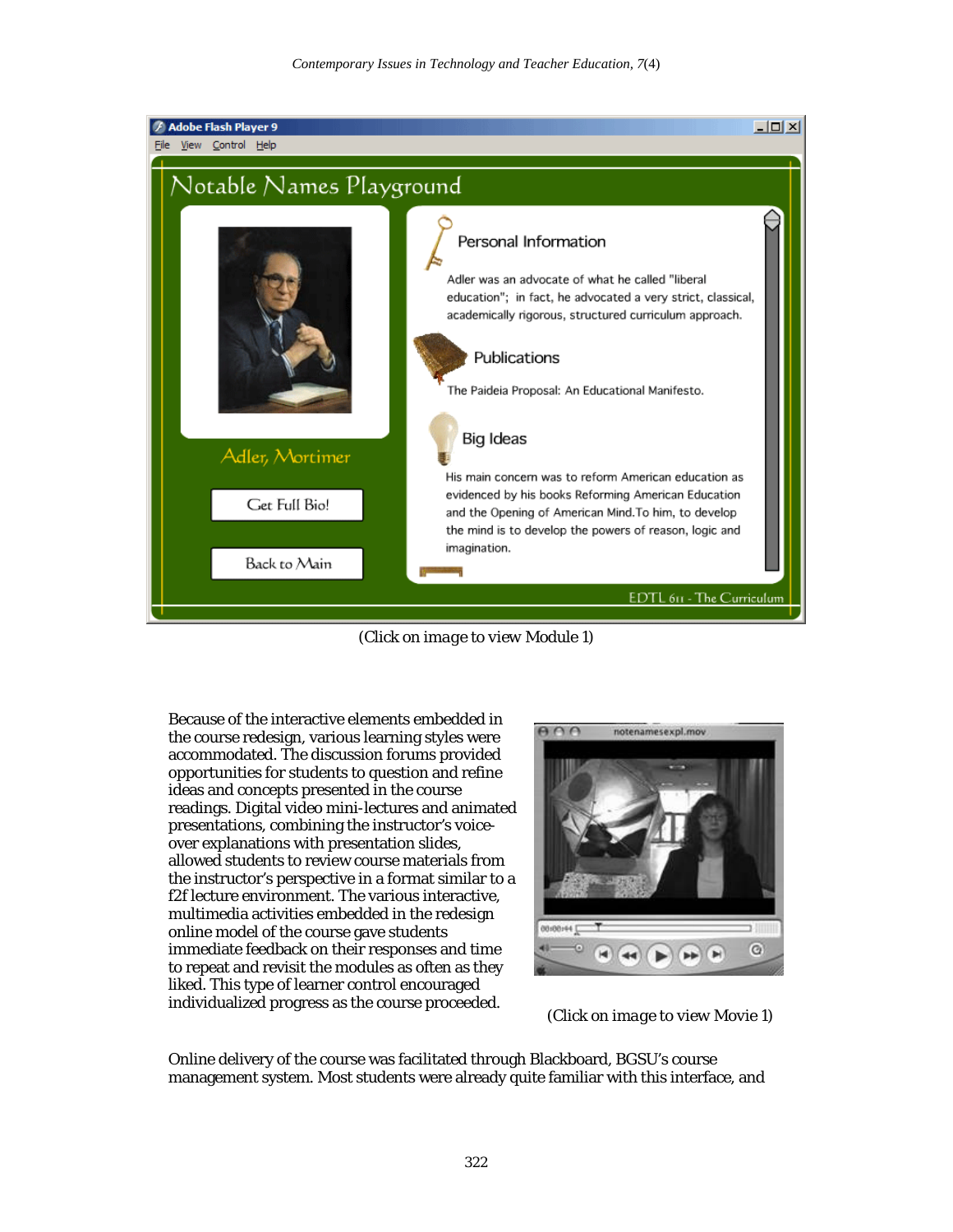students new to the system were provided with numerous support mechanisms to ensure their comfort and efficiency in the online educational environment. Students received login and navigational instructions via e-mail and paper mailings. Links and download instructions for any plug-ins (e.g., QuickTime, Flash, Acrobat, etc.) needed were provided and were accessible for those using assistive technologies. Students were informed about personal workstation's multimedia capabilities required to access course multimedia. Technical help was also provided through the Student Technology Center, BGSU's support structure for students using technologies. This organization houses online tutorials (written and video) on its Web site and provids face-to-face tutoring if students came to campus for assistance. The university's distance education department offered a variety of supports for students, including a help desk, written and online Frequently Asked Questions (FAQs), and animated tutorials.

Staff from these entities provided technical support for teachers and students from the time enrollment occurred until a course was completed. Because the course presented here was a media-rich environment, the staff assisted in audio/video format issues, assuring that files were converted and uploaded in open source formats whenever possible. Quick links were provided to facilitate student downloading of any needed plugins or applets, and the course shell, itself, had an area dedicated to troubleshooting these types of issues. CD-ROM or DVD copies of course media files were also provided to students who requested this media option.

## **Student Learning Outcomes**

As the online redesign was occurring, faculty members collected assessment data across traditional and redesign sections in order to document student learning in the course. To ensure consistency across course delivery options, the same assignments and scoring rubrics were used. The following paragraphs describe the process of chronicling student learning outcomes associated with the course.

As a graduate-level course, assessment of students has always relied heavily on student performance tasks. Specifically, in this curriculum course students have produced a course of study evaluation, a curricular trends reaction paper, an ideology reflection, a textbook analysis, and final research paper. To obtain data on student learning from the traditional and redesigned course sections, the evaluation plan focused on the final research paper. During the pilot phase, data from the final research paper were collected from parallel sections of the course. A common rubric was developed and used for traditional sections of the course during the spring of 2004, allowing faculty to practice applying the criteria and aligning their standards. Interrater reliability was determined during this process, as faculty members separately scored student work and met to compare and discuss disparities. Some of the criteria for the common rubric included clarity, breadth, and depth of coverage, academic writing style, and use of extensive bibliography that includes both print and Web sources. Once faculty members were able to reach a consensus on scoring these items, they were able to grade student work consistently from both the face-to-face and online sections of the course.

During the first semester offering of the course, data from the redesigned course (1 section, 43 students) and traditional sections (3 sections, 52 students each) were collected in the summer of 2004. Two faculty members used the common rubric to score each research paper. In other words, each research paper was scored twice. Faculty members compared scores and worked to resolve any variance in scoring, clarifying the rubric and processes. Results from this process were shared with all core faculty members, in order to assure standardized scoring on future research papers. Results from the piloted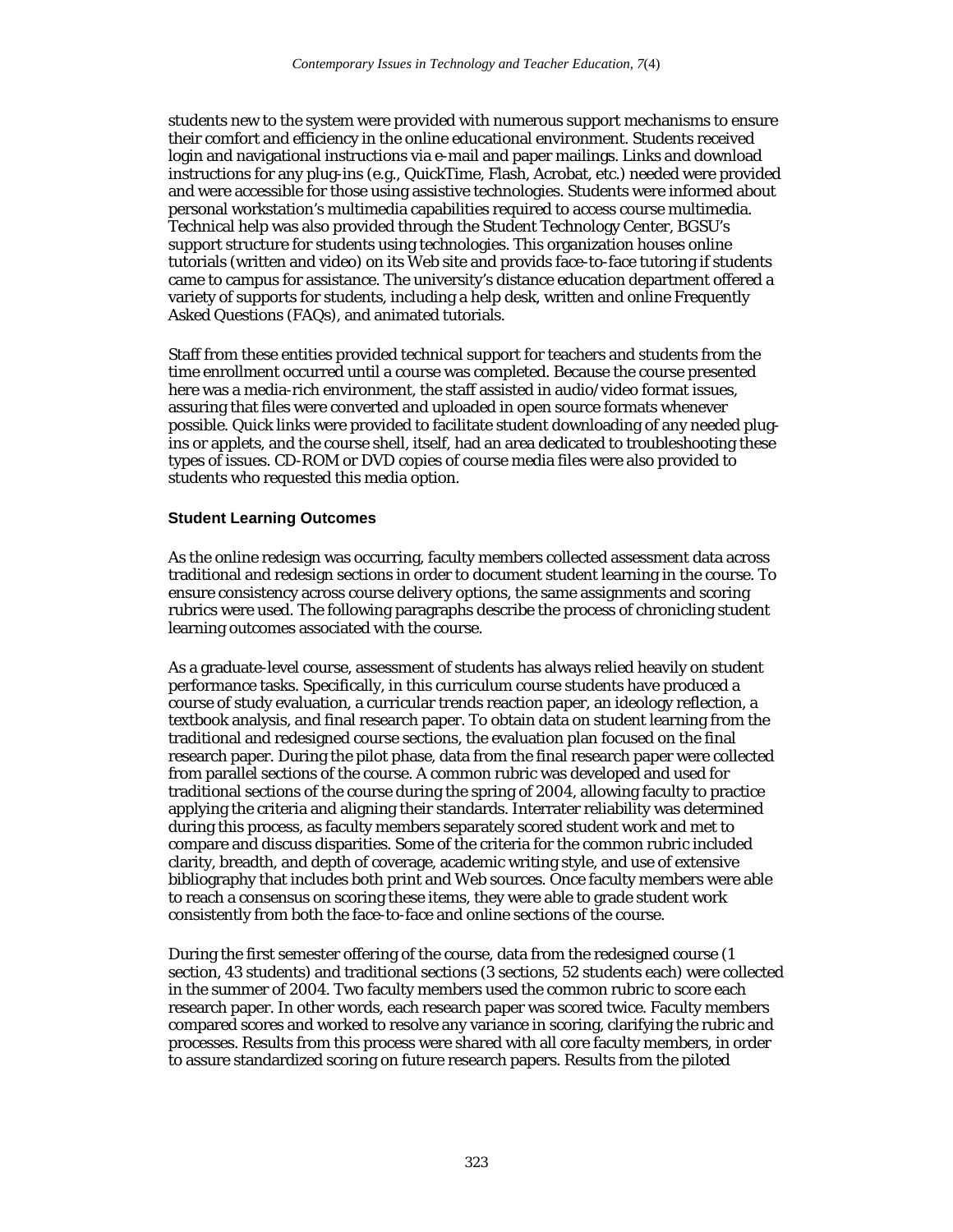parallel sections were used in the data analyses. Preliminary results indicated no significant differences in the learning outcomes of online vs. f2f students.

In addition to assessing student learning by this plan, data were collected via online, secure student surveys to determine the quality of student services and support offered throughout the course delivery  $(Appendix B - 35K PDF)$ . A discourse analysis thematic coding rubric based on Bloom's Taxonomy (1956) was also employed in the assessment of discussion forums ( $\Delta$ ppendix  $C - 21k$  PDF). The following paragraphs delineate the impact of the design decisions on student learning. Table 2 summarizes the discussion.

# **Table 2**

*Discussion Summary*

| <b>Design Elements of the Course</b>                                       | <b>Impact on the Learner</b>                                                         |
|----------------------------------------------------------------------------|--------------------------------------------------------------------------------------|
| Clear expectations and instructions                                        | Lessened anxiety; increased student sense<br>of self efficacy                        |
| Weekly patterns of assignments and<br>activities (and assessment of these) | Supported self-regulation and ability to<br>consistently complete course assignments |
| <b>Timely feedback</b>                                                     | Maintained focus and minimized confusion                                             |
| Quality materials (text, online readings,<br>multimedia modules)           | Introduced to challenging and provocative<br>discourse                               |
| Weekly small group discussion forums                                       | Clarified content, generated practical<br>connections, built community               |

The design decisions made by the instructor of the course clearly had an impact on the learning experiences of the students. Most of the students were apprehensive about taking a course online and were skeptical of their abilities to be successful. However, the clearly articulated expectations and instructions provided by the instructor had the effect of lessening anxiety and increasing students' sense of self-efficacy. One student commented, "I now know exactly what is expected from me, which eases some anxiety." Another student shared, "Overall, it (the course) was an excellent experience. For most of us the online experience was a new one but the professor went out of her way to help with the technology aspect…" These comments convey the positive effect clear expectations and instructions had on the students.

Another design choice influencing students' level of success in this online course focused on establishing routines of study. The weekly patterns of assignments and activities (and the assessment of these) resulted in students developing self-regulatory practices. These habits allowed the students to complete course assignments consistently in a timely manner and progress steadily through the course. The consistency of expectations supported students in developing a comfortable pace of reading, discussing, and project work.

Timely feedback was another element of the course design enabling student success. Again, because students were new to the online environment, they were uncertain about their performance in the class. This insecurity was compounded by the lack of some academic performance cues normally present in a face-to-face environment. Students did not have a good sense as to how others in the class were doing on assignments, not being privy to their projects and grades, so instructor feedback was even more critical. Eightynine percent (*n* = 17) of students agreed with the statement, "This instructor provides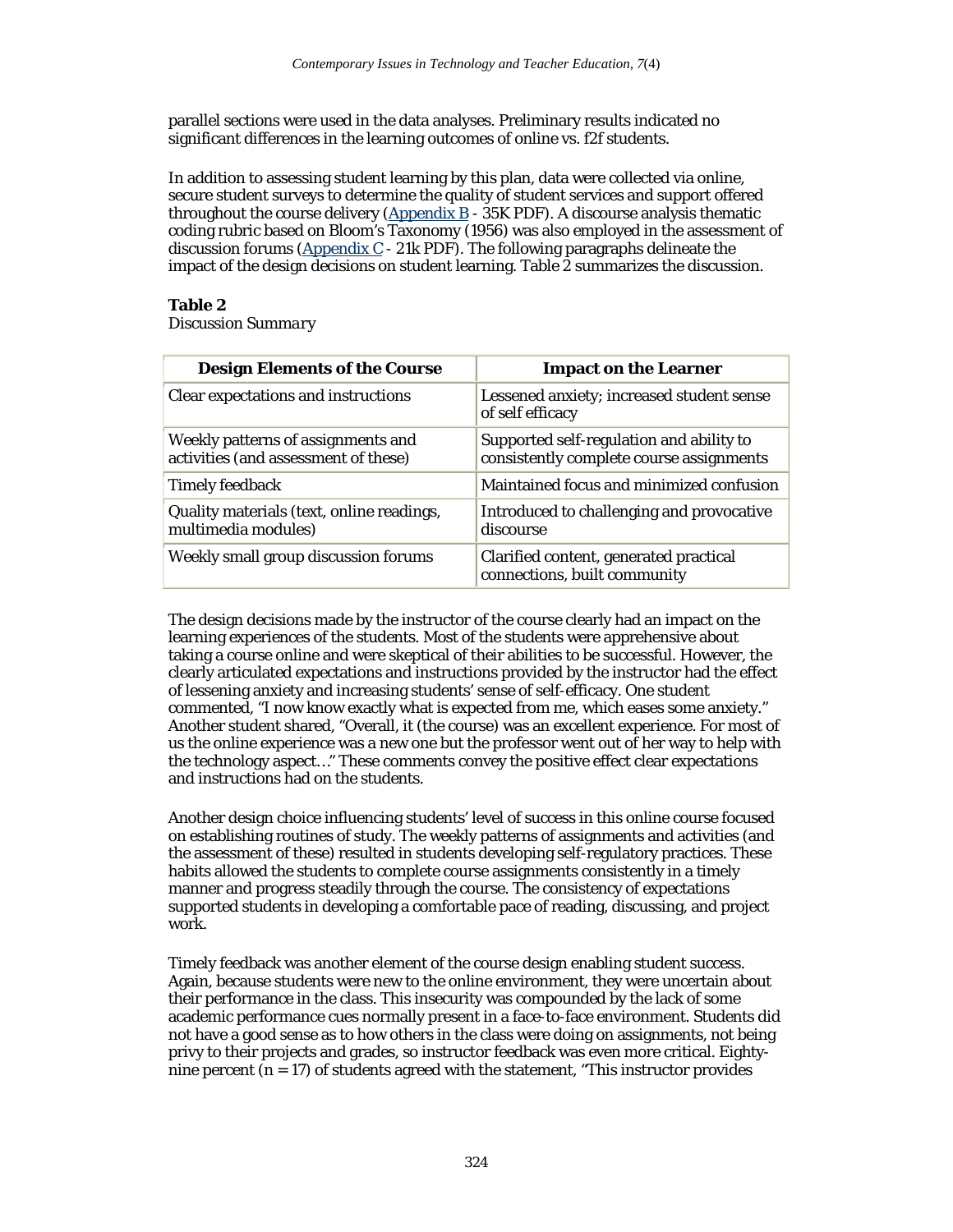prompt and constructive feedback to students regarding their performance in this course." Eighty-three percent agreed with the statement, "The instructor for this course provides avenues for communicating with students as questions arise." These responses were gathered from the midterm survey, and similar responses were received on final course evaluations. Students were appreciative of the guidance and explanations given in relationship to their academic work. This feedback helped them remain focused and productive in their efforts.

High quality course materials were also essential to students' accomplishment of course objectives. Selected texts and online articles and resources challenged students' thinking and served as catalysts for engaging discussions. Ninety-four percent of the students responded, "the required readings for this course are challenging and provide a foundation for student learning and course activities." The scholarly discussions in which students participated were inspired by the assigned readings and instructor guiding questions. One student summarized, "The course was content rich and gave numerous opportunities to apply theory to our classrooms." The perceived relevance of the material also added to the student interest and investment in the course. A student shared, "I thought this course made me very accountable for my work. The reading and assignments were well related and worthwhile."

Finally, the small group structure of the course not only provided a venue for productive discussions, but also supported the development of community. Students got to know the members of their group and built relationships that transcended the academic realm of engagement. One student noted that the greatest strength of the course included "learning about different curricular materials from others in the class." The small groups enabled students to clarify assignments and make practical connections between the course material and day-to-day classroom teaching. Students developed strong relationships with members of their group, even though they never met face to face.

# **The Bottom Line**

Although we believe that enrollment for this course will continue to grow as a result of this redesign, the primary cost reduction strategy was to reduce the number of sections offered and to increase the section size. In so doing, we necessarily reduced the number of faculty members needed to teach the course. In 2003, 293 students were enrolled in the curriculum course; these students were enrolled in 16 sections over the three terms (fall, spring, summer). Fall and spring sections enrolled over 20 students per section, while the summer sections averaged about 14 students per section, with one section enrolling only seven students. Eight sections of the course were offered in the summer to accommodate the many cohort programs off campus. Redesigning the course for online delivery reduced the number of sections to12. In 2003, the course costs calculated to \$280.53 per student. The course cost dropped to \$123.20 per student when four sections of the online model were offered and would drop to \$103.60 per student if the course eventually moved to a complete online model. This is a substantial savings, considering an enrollment of nearly 300 students each year in this course. The online delivery method allowed students from various off-campus cohorts to take the course together, increasing section enrollments, and saving faculty from traveling to remote locations for this class. In addition, several university Visual Communications Technology students assisted in developing the interactive multimedia modules for the course as part of their graduate studies. This approach provided the project with high-quality multimedia products, without additional development costs.